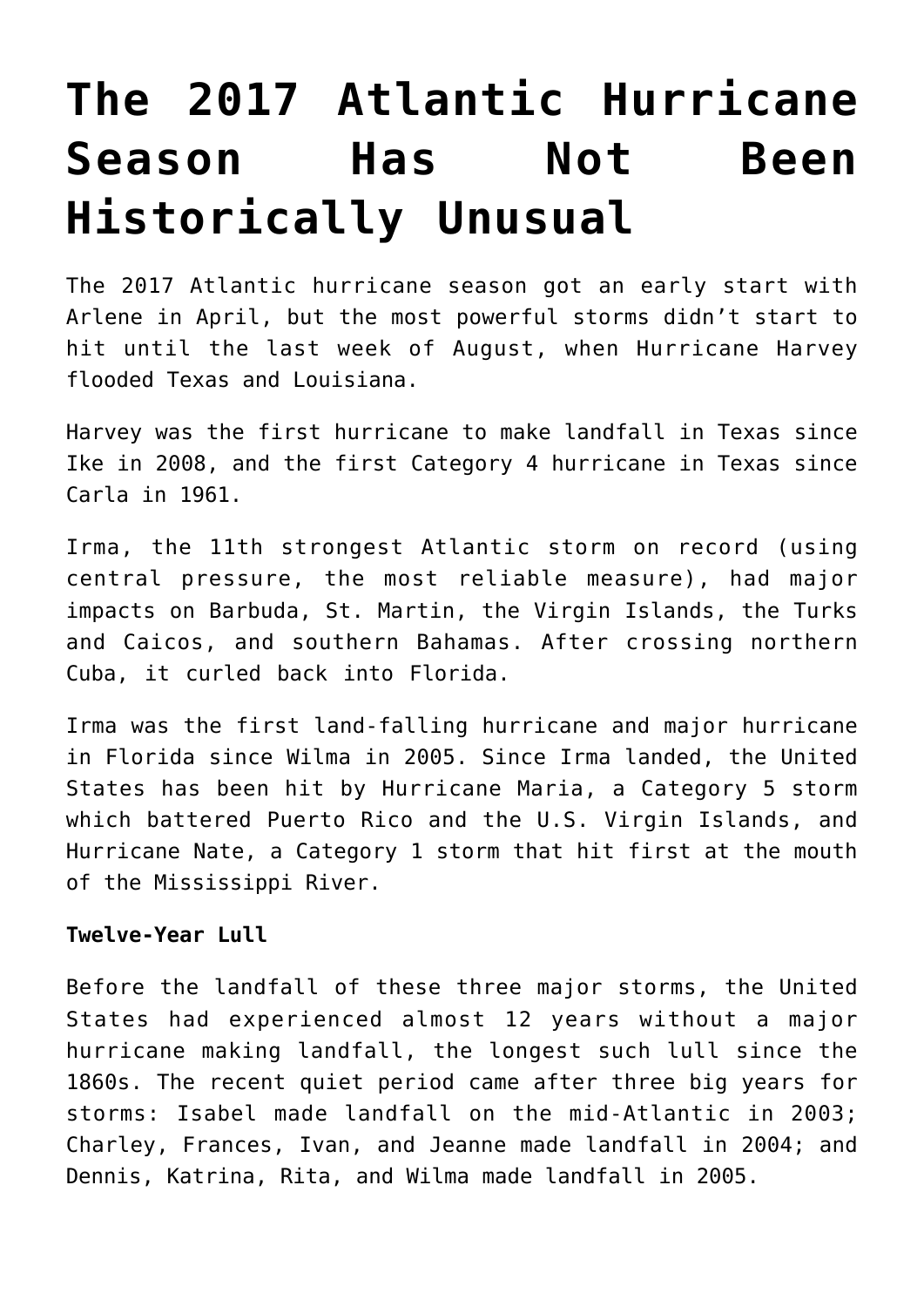The waxing and waning of powerful hurricane seasons is not new. Great colonial hurricanes in the Northeast, with storm surges of up to 20 feet, occurred in 1635 and 1675. A Katrinalike storm made landfall in Louisiana in 1722, causing major flooding and damage. The Great Chesapeake Storm in 1769, like Isabel in 2003, brought major flooding to North Carolina and Virginia.

The Great Hurricane of 1780 ravaged the islands of the eastern Caribbean with winds estimated as topping 200 mph, killing an estimated 27,500 people. It was one of three hurricanes that year with death tolls greater than 1,000.

In 1893, there were at least 10 hurricanes, five of which were major hurricanes. Two of the hurricanes caused more than 2,000 deaths apiece in the United States. At the time, that was the deadliest hurricane season in U.S. history. In 1900, the Galveston hurricane killed at least 8,000 people (some estimates are as high as 12,000), making it the deadliest natural disaster in U.S. history.

Major hurricanes have occurred throughout history, even during cold periods, and there is no evident trend toward more or more powerful hurricanes in the modern record.

## **Measuring Tropical Storm Activity**

The Accumulated Cyclone Energy (ACE) Index takes into account the number, duration, and strength of all tropical storms in a season. The ACE Index for the Atlantic Ocean shows cyclical behavior, with no long-term trend but with spikes in 1893, 1926, 1933, and 1950, and then again in 1995, 2004, and 2005.

The year 2017 now ranks eighth, with weeks to go in the season, which ends November 30.

#### **Ocean Temperature, Pressure Patterns**

Long breaks between periods of major hurricanes are not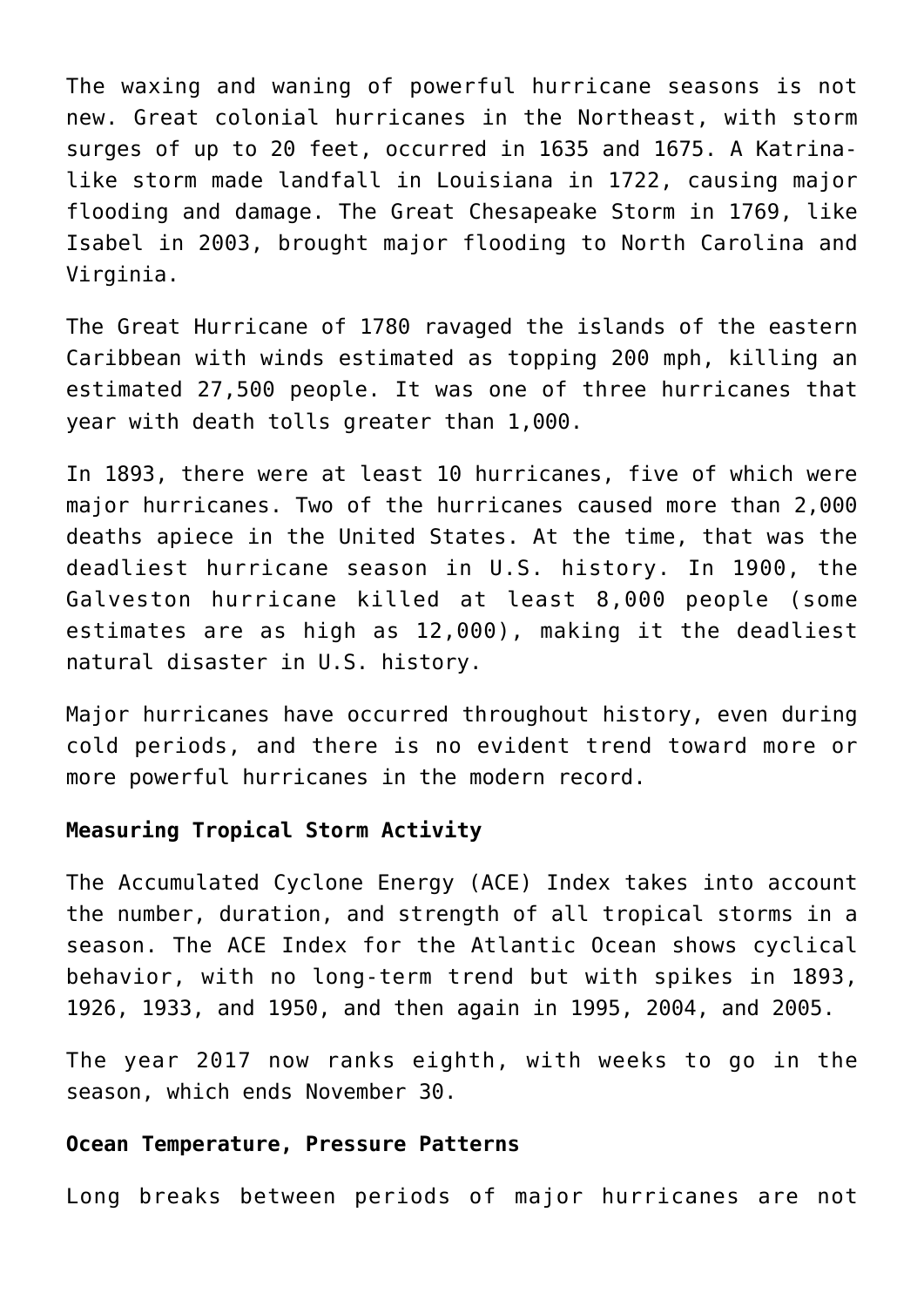unusual.

Hurricane numbers and severity are in large part driven by changes in ocean patterns. The North Atlantic, like the Pacific Ocean, undergoes multi-decadal oscillations in ocean temperature and pressure patterns. It has long been known that when the Atlantic is in what is called its "warm mode," there are more storms than usual. Since 1995, when the current warm mode in the Atlantic began, there has been an average of 14.6 named storms per year, greater than five more than the longterm average during the 1851–2017 period.

#### **El Niño, La Niña**

An important factor affecting whether hurricanes impact the United States is whether there is an El Niño or La Niña phenomenon in Pacific Ocean sea surface temperatures.

When El Niños develop, more storms occur in the eastern and central Pacific, threatening Hawaii, Mexico, and sometimes Arizona and California, albeit in weakened forms.

These storms enhance high-level winds that cross into the Atlantic. These winds produce shear that disrupts developing storms, causing them to weaken or dissipate and/or turn harmlessly north into the North Atlantic. When La Niñas develop, there are usually fewer storms in the eastern Pacific and less shear to disrupt the Atlantic storms.

In warm Atlantic years, this situation creates trouble, as the storms can track the entire Atlantic Basin with more than enough time to transform into major hurricanes. The East Coast is also more vulnerable to land-falling hurricanes under these circumstances. There were eight high-impact East Coast hurricanes from 1938 to 1960, and nine from 1988 to 2012.

The most recent important La Niña stretch occurred from 2010 to 2012. During this period, the United States avoided a major hurricane, but major hurricanes at sea made final landfall in